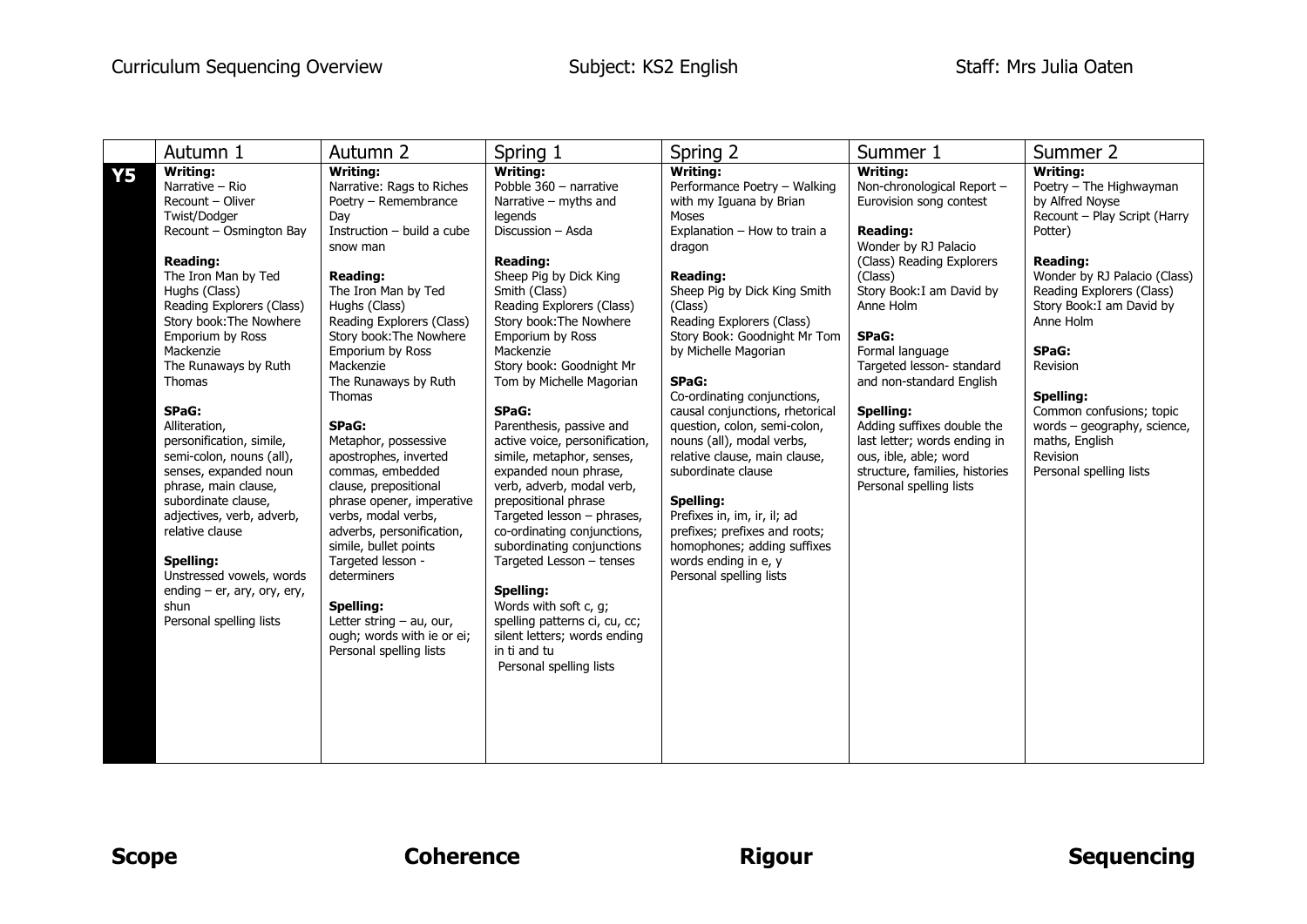## Curriculum Sequencing Overview Subject: KS2 English Staff: Mrs Julia Oaten

| Y6 | <b>Writing:</b>             | <b>Writing:</b>              | <b>Writina:</b>               | <b>Writing:</b>                 | Writina:                      | <b>Writing:</b>                   |
|----|-----------------------------|------------------------------|-------------------------------|---------------------------------|-------------------------------|-----------------------------------|
|    | Letter (6S,W)               | Letter (6S,W)                | Discussion/argument (6S,W)    | Narrative (6S, W) BBC Radio 2   | Script, persuasive (6S,W)     | Narrative (6S,W) Skellig by       |
|    | Narrative - Why the         | Dialogue, diary (recount) -  | - Why the Whales Came by      | 500 word competition            | Skellig by David Almond       | David Almond                      |
|    | Whales Came by Michael      | Why the Whales Came by       | Michael Morpurgo              | Non-chronological report -      |                               | Research and non-                 |
|    | Morpurgo                    | Michael Morpurgo             |                               | catastrophes                    | Poetry (6A) - Wonder by RJ    | chronological report (6S,W) -     |
|    |                             |                              | Instruction, explanation (6A) | Skellig by David Almond         | Palacio                       | Ancient Greece (Geography         |
|    | Narrative - London (6A)     | Diary (6A) There's a boy in  | -Kensuke's Kingdom by         | Script                          |                               | focus)                            |
|    | Diary (6A) There's a boy in | the girl's bathroom by       | Michael Morpurgo              |                                 | <b>Reading:</b>               |                                   |
|    | the girl's bathroom by      | Louis Sachar                 |                               | Explanation, Non-chronological  | Millions by Frank Cottrell    | Performance Poetry (6A) -         |
|    | Louis Sachar                |                              | <b>Reading:</b>               | report (6A) - Kensuke's         | Boyce (6S.W) The boy in the   | Wonder by RJ Palacio              |
|    |                             | <b>Reading:</b>              | Wonder by PJ Palacio          | Kingdom by Michael Morpurgo     | stripped pyjamas by John      |                                   |
|    | <b>Reading:</b>             | Kensuke's Kingdom by         | (6S,W), Kensuke's Kingdom     |                                 | Boyne (6S,W), Wonder by PJ    | <b>Reading: Millions by Frank</b> |
|    | Kensuke's Kingdom by        | Michael Morpurgo (6S,W),     | by Michael Morpurgo (6A)      | <b>Reading:</b>                 | Palacio (6A)                  | Cottrell Boyce (6S.W)             |
|    | Michael Morpurgo (6S,W),    | There's a boy in the girl's  | Reading Explorers (Class)     | Wonder by PJ Palacio (6S,W),    | Reading Explorers (Class)     | Wonder by PJ Palacio (6A)         |
|    | There's a boy in the girl's | bathroom by Louis Sachar     |                               | Kensuke's Kingdom by Michael    |                               | Reading Explorers (Class)         |
|    | bathroom by Louis Sachar    | (6A) Reading Explorers       | SPaG:                         | Morpurgo (6A)                   | SPaG:                         |                                   |
|    | (6A) Reading Explorers      | (Class)                      | conjunctions                  | Reading Explorers (Class)       | Passive and active voice,     | SPaG:                             |
|    | (Class)                     |                              | Targeted lesson - phrases,    |                                 | modal verbs, adverbs,         | Passive and active voice.         |
|    |                             | SPaG:                        | clauses, relative clause, co- | SPaG:                           | prepositional phrases,        | modal verbs, adverbs,             |
|    | SPaG:                       | Inverted commas              | ordinating conjunctions,      | Colons, commas                  | expanded noun phrases,        | prepositional phrases,            |
|    | Similes, metaphors,         | Targeted lesson - verbs,     | subordinating conjunctions    | Targeted lesson -               | rhetorical questions          | expanded noun phrases             |
|    | personification, expanded   | adjectives, adverbs,         |                               | prepositions, subject and       | Targeted lesson - verbs -     | Targeted lesson - prefixes,       |
|    | noun phrase, adverbials,    | sentences, paragraphs        | Spelling:                     | object, active and passive      | with ing, standard v non-     | suffixes, making verbs,           |
|    | subordinating and co-       |                              | Choosing the correct prefix;  | voice; past, present and future | standard, formal and          | synonyms, antonyms                |
|    | ordinating conjunctions,    | Spelling:                    | hyphens; common               | tenses                          | informal writing, word        |                                   |
|    | use of thesaurus            | Unstressed vowels.           | confusions; homophones        |                                 | families                      | Spelling:                         |
|    | Targeted lesson - nouns     | consonants, endings $-$ ant, |                               | Spelling:                       |                               | Topic words - maths;              |
|    | (all), determiners          | ance, ent, ence; double      |                               | Adding suffixes to words        | Spelling:                     | common confusions; people         |
|    |                             | and single consonants;       |                               | ending I, fer; adding ate, ify, | Word families; Latin and      | and places; using a               |
|    | Spelling:                   | prefixes to support          |                               | ise, en; changes to root        | Greek roots; formation of     | dictionary; revision and tricky   |
|    | Representing sounds;        | spellings                    |                               | words; topic words - literacy   | words; Greek spelling         | words                             |
|    | building words with         |                              |                               |                                 | patterns ph, phy, hy, rh, ps, |                                   |
|    | affixes; rules and          |                              |                               |                                 | pn; word endings              |                                   |
|    | exceptions adding ly; word  |                              |                               |                                 |                               |                                   |
|    | relationships; visual       |                              |                               |                                 |                               |                                   |
|    | strategies                  |                              |                               |                                 |                               |                                   |

**NOTES:** Explanation text and instruction text needed for 6W and 6S. 6A – Wonder by PJ Palacio – text type to be covered